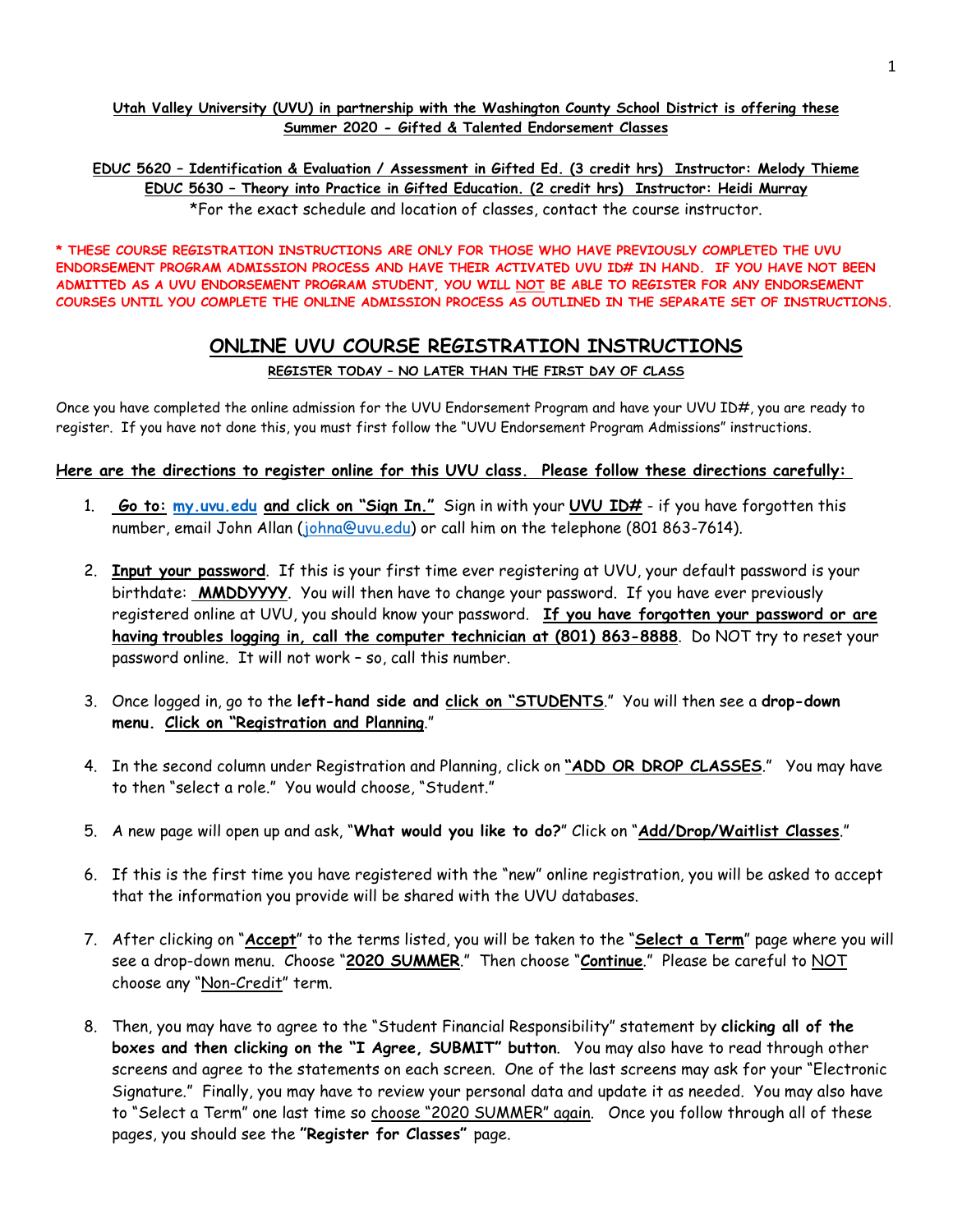- 9. Right under "**Register for Classes**" you will see four tabs across the top. Click on the 2nd tab, "**Enter CRNs**." You should then see, "**Enter Course Reference Numbers (CRNs) to Register**."
- 10. Carefully review the two classes listed below and determine which one(s) you want to register for. *Check with the course instructor if you have any questions related to the class or classes you should be taking*. **Enter in the CRN box the 5-digit CRN for the first class you want to take. If you are taking a second class, click on "+Add Another CRN**:" (in small letters next to the "Add to Summary" button) **and a 2nd CRN box will appear. Enter the CRN for the second class. When you have entered one or both of the CRN(s), click on "Add to Summary"**.

## • **EDUC 5620 Identification & Eval (3 credit hrs) starts in April CRN: 19435**

# • **EDUC 5630 Theory into Practice (2 credit hrs) starts in June CRN: 19437**

- 11. After you have clicked on "**Add to Summary"** you will see two boxes at the bottom of the page. The one on the left will show the UVU schedule for the class(es) (**please note that this will likely vary some from the actual schedule that your instructor will be following. ALWAYS check with him/her on the actual schedule and time of classes**).The box on the right is labeled "**Summary**." Verify that you are registering for the correct course(s) that is/are listed in this box.
- 12. The "**Status"** column on the right should read, **"Pending"** and the **"Action"** dropdown menu, will read "**Register.**" Leave that alone. Do NOT change as you want to "Register" for this class or these classes.
- 13. If all the information matches the class(es) you want to register for, then click on "**Submit**" in the bottom right-hand corner.
- 14. You should then see a revised page with the **Summary** showing the class listed in it but now underneath "**Status**" it should show "**Registered**." If so, you **are now registered for the class**.
- 15. Once registered, your final step is to **pay the \$45 course registration fee for each class by following the directions below.**

### **PAYMENT OF UVU COURSE REGISTRATION FEES\***

**\*Additional instructional fees may be charged by the partnering school district or school. These instructions cover only the UVU course registration fees. Instructions on how to pay any school district required fees, if any, will be provided by the district coordinator or course instructor.**

You have two options for paying the UVU course registration fees. Review both options on the next page.